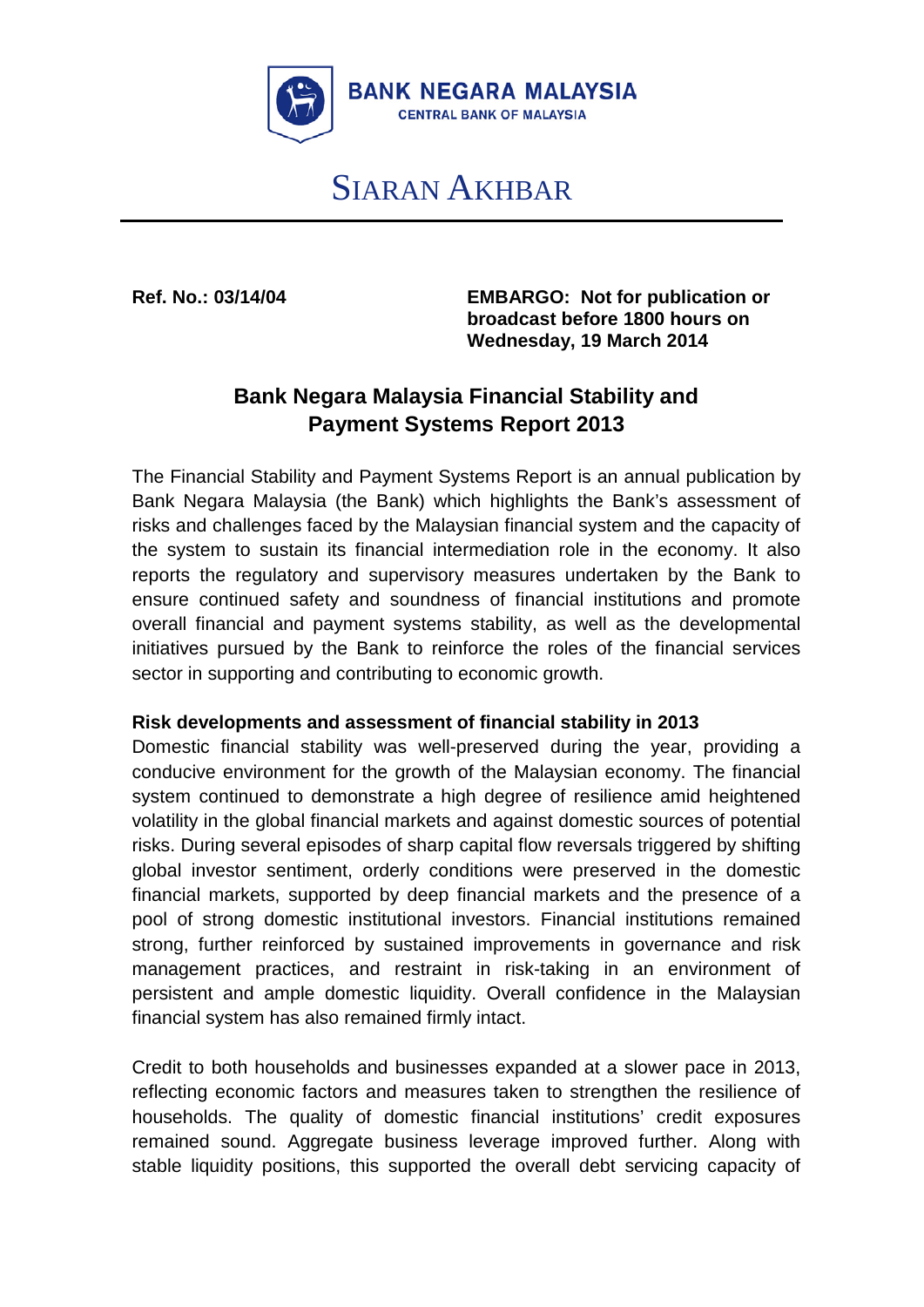businesses despite a higher level of external borrowings. Businesses with a higher share of external debt have generally maintained strong balance sheets and cash flow positions. This remains crucial for preserving buffers against foreign currency movements and elevated input costs.

Aggregate household borrowings grew at the slowest pace of 11.7% since 2010, mainly driven by the significantly slower growth in personal financing by nonbank financial institutions in response to macroprudential measures implemented in July 2013. The aggregate balance sheet and debt servicing capacity of households remained intact. This was supported by favourable employment and income conditions, which also saw households accumulating more financial assets. The combined effects of incremental measures introduced by the Bank since 2010 to curb excessive household indebtedness continued to be observed, particularly in reducing the vulnerability of lower income households. Although the leverage position of these households has stabilised, the current leverage level, at about 7 times annual income, remain high. The further strengthening of buffers for this group of households would reinforce overall household resilience.

Risks to financial stability from household lending are assessed to remain wellcontained. Household loans from the banking system continued to improve in quality across all loan segments, with delinquencies remaining low and continuing to trend downwards. This has been supported by sustained improvements in the lending and risk management practices of banks. Simulations of household stress, including under severe assumptions, also continued to affirm the strength of the banking system's buffers against potential losses from this sector.

The ratio of household debt-to-GDP increased further to 86.8% and is expected to remain elevated over the next few years as demand for credit is likely to remain strong, particularly from the relatively young labour force and more affluent population settling in urban centres. As measures by the Government to increase the supply of affordable housing and improve public transportation, along with current measures to keep lending practices in check, take firmer hold, the level of household indebtedness should start to moderate. During this current period, it is particularly important that financial institutions, including nonbank credit providers, continue to maintain sound lending discipline and robust affordability assessments.

In the domestic property market, house prices remained elevated during the year and continue to be an area that warrants close monitoring in view of the effect of higher house prices on overall household debt and the significant exposures of banking institutions to the property market. Demand particularly for low to midpriced homes is likely to continue to outstrip supply in the near to medium term,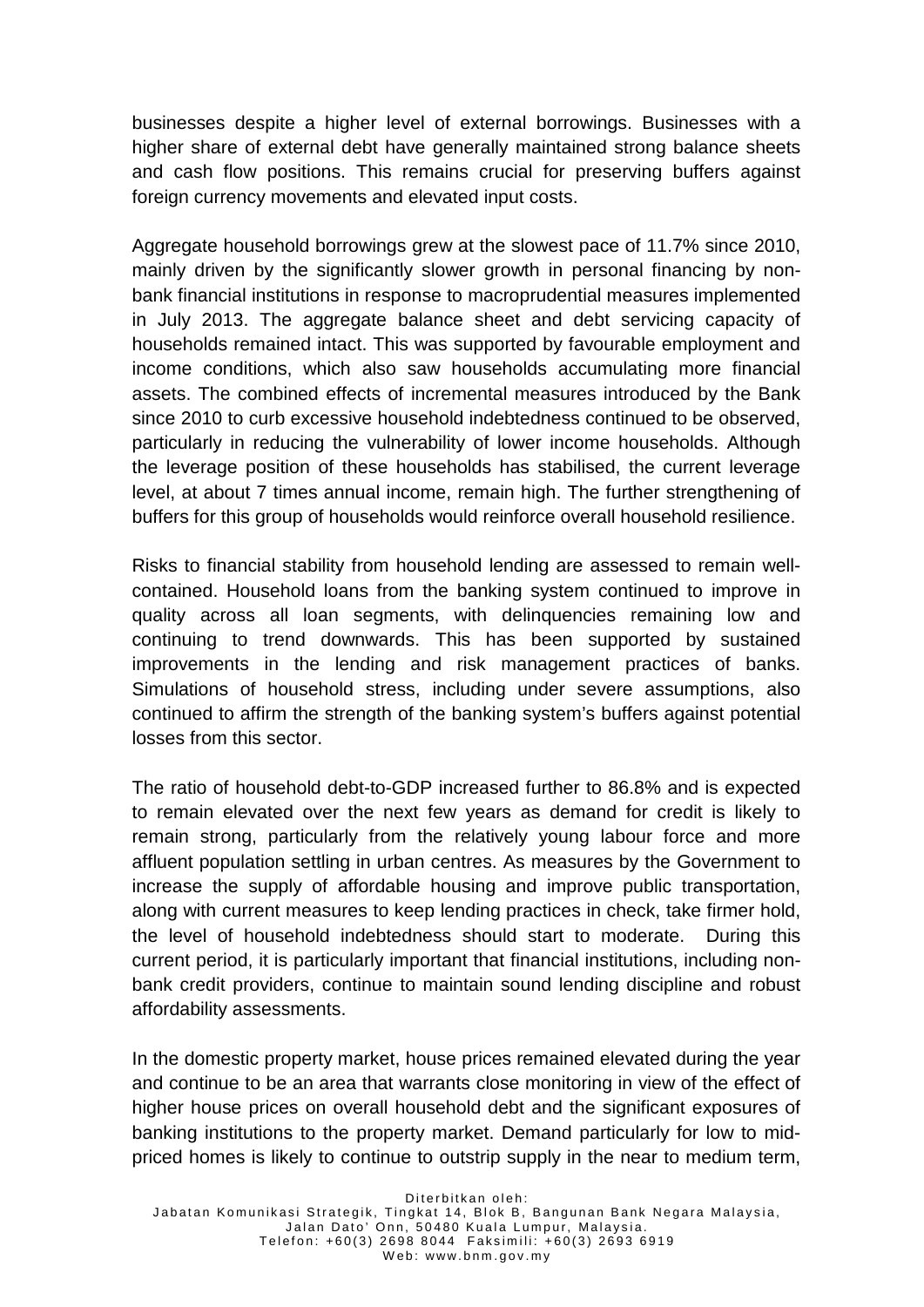sustaining upward pressure on house prices. Speculative purchases in the property market which are financed from bank borrowings have however continued to remain subdued, particularly following further measures by the Government to raise the entry costs for short-term speculative purchases, and improve transparency in property prices. The effect of these measures should contribute towards encouraging more realistic valuations. While prices of residential properties continued to increase at a strong pace, risks to household finances and financial stability from any market correction are mitigated by limited borrowings to finance speculative purchases and strengthened lending practices of banks to ensure prudent loan-to-value ratios are observed for property loans. Risks to financial institutions from the non-residential property segment are at present assessed to be low given the small credit exposures of financial institutions. Nevertheless, there is a need to effectively manage the incoming supply of new commercial properties to allow demand to keep pace with supply.

Domestic financial markets and financial institutions have held up well against the more volatile market conditions during the year. Active risk management by financial institutions have contained market risk exposures despite greater volatility in trading and investment income. The funding and liquidity positions of banks remained sound throughout the year supported by stable domestic savings, healthy liquidity buffers and a continued low reliance on offshore wholesale funding markets.

Malaysian financial institutions continued to record strong capitalisation and financial performance. The banking system as a whole maintained a strong capital adequacy ratio of 14.4% under the higher capital standards as at end-2013. Banking institutions achieved a smooth transition into the first phase of strengthened capital requirements under Basel III which began from January 2013, maintaining a buffer of RM79.3 billion in excess of the new minimum regulatory capital requirement as at end-2013. Overall profitability has been sustained despite the more volatile market conditions. The overseas operations of domestic banking groups also continued to perform reasonably well despite tightening measures in some markets and differences in the intensity of the impact of capital flows across economies in the region. The capitalisation of the insurance industry similarly strengthened further during the year with the aggregate capital adequacy ratio (CAR), improving to 245.9% (2012: 219.1%) and capital buffers above the minimum regulatory requirement totalling RM23.5 billion. In the general insurance sector, losses from the compulsory motor insurance segment have continued to impact overall claims and underwriting performance. The implementation of the New Motor Cover Framework remains critical to support the long term sustainability of this segment of the general insurance sector. Results of updated and multi-year stress tests by the Bank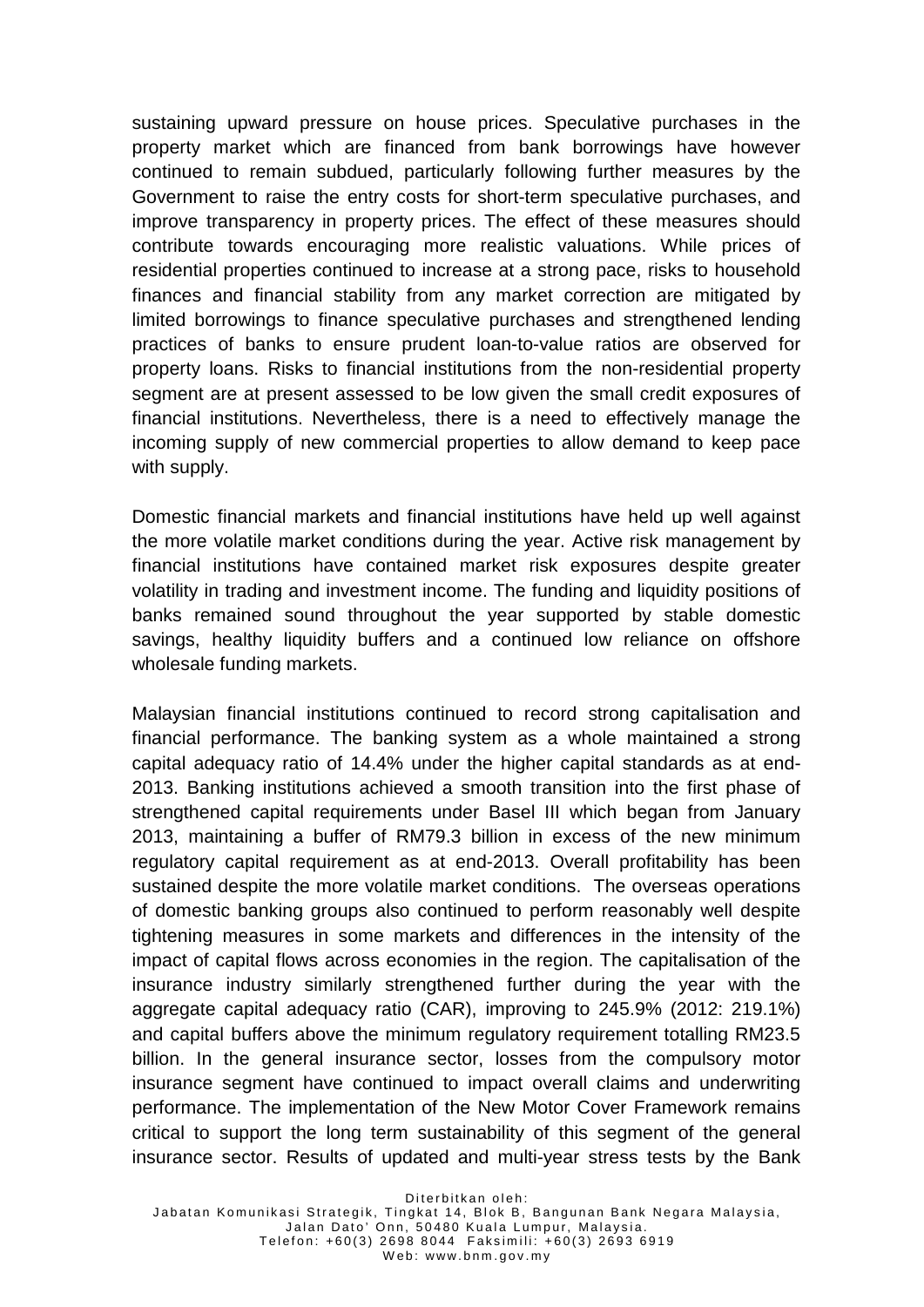continue to indicate sufficient earnings and capital buffers of banks and insurers to withstand severe scenarios of adverse portfolio flows and contraction in the domestic economy.

As prospects for stronger economic recovery improve in 2014, Malaysian financial institutions continue to be well-positioned to manage external risks from the transition from unconventional monetary policies in the major advanced economies. Continued volatility is likely to persist in the domestic financial markets as investors adjust to changing expectations for the US monetary policy as well as developments in the euro area and The People's Republic of China. Over the recent period, Malaysian financial institutions have demonstrated resilience during such episodes of heightened volatility and have continued to strengthen the underpinnings of this resilience – notably by preserving strong financial buffers, ensuring that foreign currency funding mismatches remain low and observing continued prudence in risk taking. The deep and more efficient domestic financial markets will also continue to provide support for orderly market conditions.

## **Development of the financial sector**

Development initiatives in 2013 continued to focus on enhancing the role of the financial sector to better serve the needs of the economy, guided by the progressive implementation of the strategies and initiatives outlined in the Financial Sector Blueprint 2011-2020. The efficient mobilisation and intermediation of funds towards productive investments was further enhanced, in particular for small and medium enterprises (SMEs) which saw the share of financing from the banking system increase further to 42.1% of total business financing as at end 2013, from 40.5% in 2012. Financing for SMEs continued to be supported by a wider range of products and schemes introduced during the year and further improvements to financing processes. As at end-2013, a total of RM24.3 billion in financing had been approved to more than 58,000 SMEs under existing special funds from the Bank. More than 500 SME accounts that received financing from the banking system and special funds with a combined outstanding financing value of RM2.1 billion were re-designated as large enterprise accounts in 2013 following the successful growth of these SMEs. Meanwhile, since the inception of the Pembiayaan Mikro scheme in 2006, total financing approved via the scheme has amounted to RM2.4 billion, supporting more than 150,000 microfinance accounts. In new growth areas, platforms created for greater engagement between businesses and financial institutions to bridge information gaps had an important role in expanding avenues for innovative businesses to obtain financing.

The insurance and takaful industry has evolved over the years to become a significant contributor of economic growth, with total net premiums and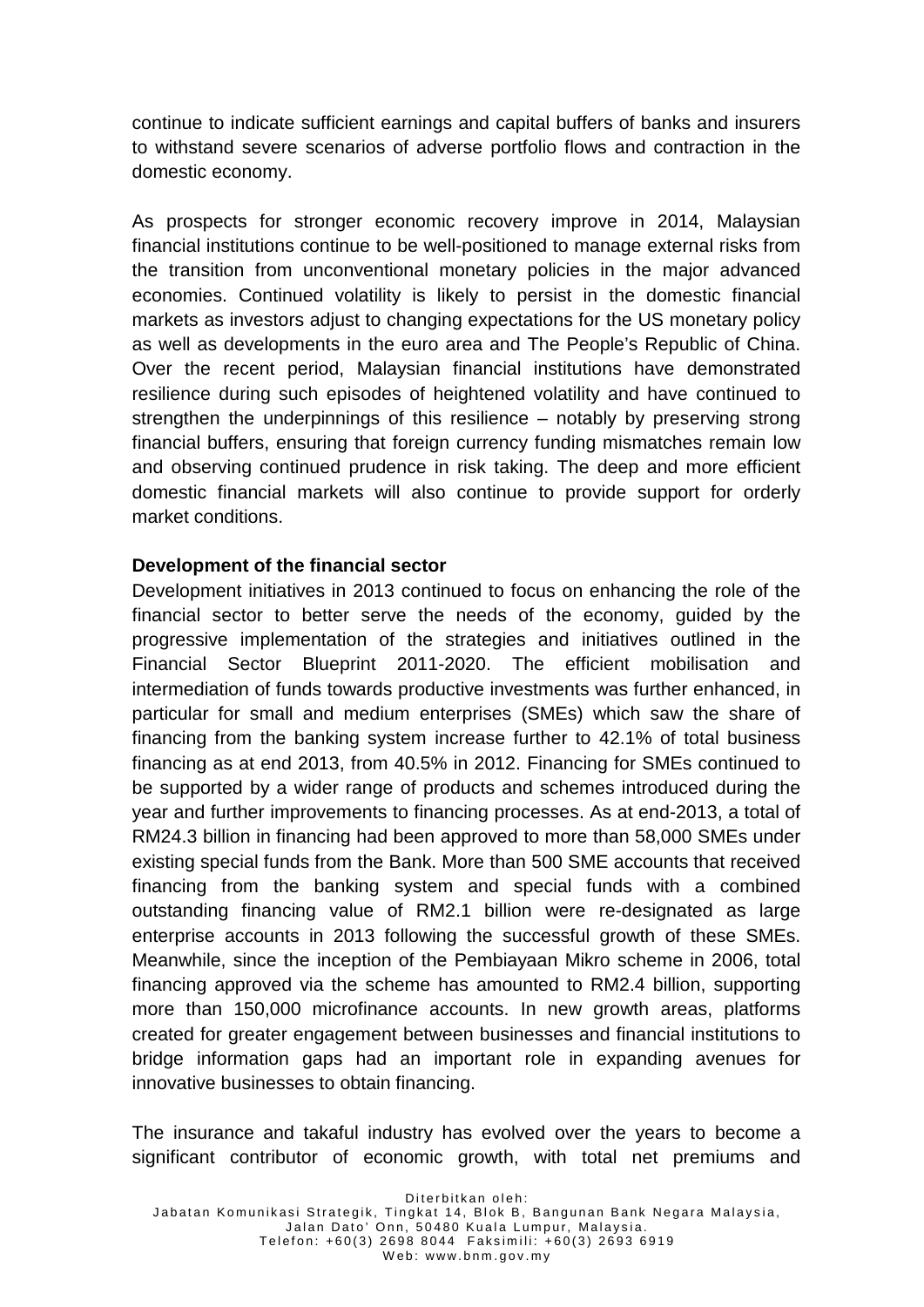contributions collected by the industry in 2013 amounting to 4.9% of gross domestic product (GDP). Over the last decade, the total number of life insurance and family takaful policies in force as a percentage of total population has increased from 40.9% in 2003 to 53.1% in 2013. During the year, the Bank advanced proposed reforms under the Life Insurance and Family Takaful Framework to encourage greater operational efficiency, innovation and a higher level of insurance penetration in Malaysia. The framework outlines wide ranging proposals to increase the flexibility given for life insurers and family takaful operators to manage their operating costs with safeguards to protect the interests of policyholders, further diversify delivery channels, improve disclosures to consumers and drive higher professional standards among intermediaries. In the general insurance sector, the implementation of key initiatives under the New Motor Cover Framework (the Framework) progressed further with the second round of motor insurance premium adjustments taking effect to bring the industry closer to sustainable pricing levels. The Accident Assist Call Centre was also introduced to provide immediate assistance to consumers involved in road accidents and along with the Motor Claims Guide, are expected to contribute to a more efficient claims process and greater control over claims costs. These, together with earlier measures implemented under the Framework, have contributed to a reduction by up to three months in the average time taken to settle third party bodily injury claims.

Indicators of financial inclusion continued to improve, with the number of deposit accounts per 10,000 adults increasing to 32,846 as at end-2013 (2012: 30,735).. The implementation of the Agent Banking Framework was instrumental in achieving nationwide access to basic banking services, with banking institutions and agent banks now present in all districts and Parliamentary constituencies. The total sub-districts (mukim) served has increased to 92.5% (2011: 46.4%), while the total State Legislative Assembly (Dewan Undangan Negeri) districts served has increased to 99.8% (2011: 72.9%), In addition, the MyMobile platform has also significantly widened access to financial services through mobile networks. As at end-2013, MyMobile has attracted over 130,000 subscribers and enabled transactions valued at RM16.2 million. At the international level, the Bank co-hosted the 5th Global Policy Forum with the Alliance for Financial Inclusion (AFI) which explored policy strategies that optimally balance financial inclusion, financial stability and consumer protection objectives. The Global Policy Forum concluded with the launch of the Sasana Accord which reinforced commitments made by AFI members, including Malaysia, towards advancing the financial inclusion agenda.

Malaysia's debt securities market remained the largest in Southeast Asia, despite slower corporate fund raising activities during the year as global economic conditions remained challenging. The total outstanding debt securities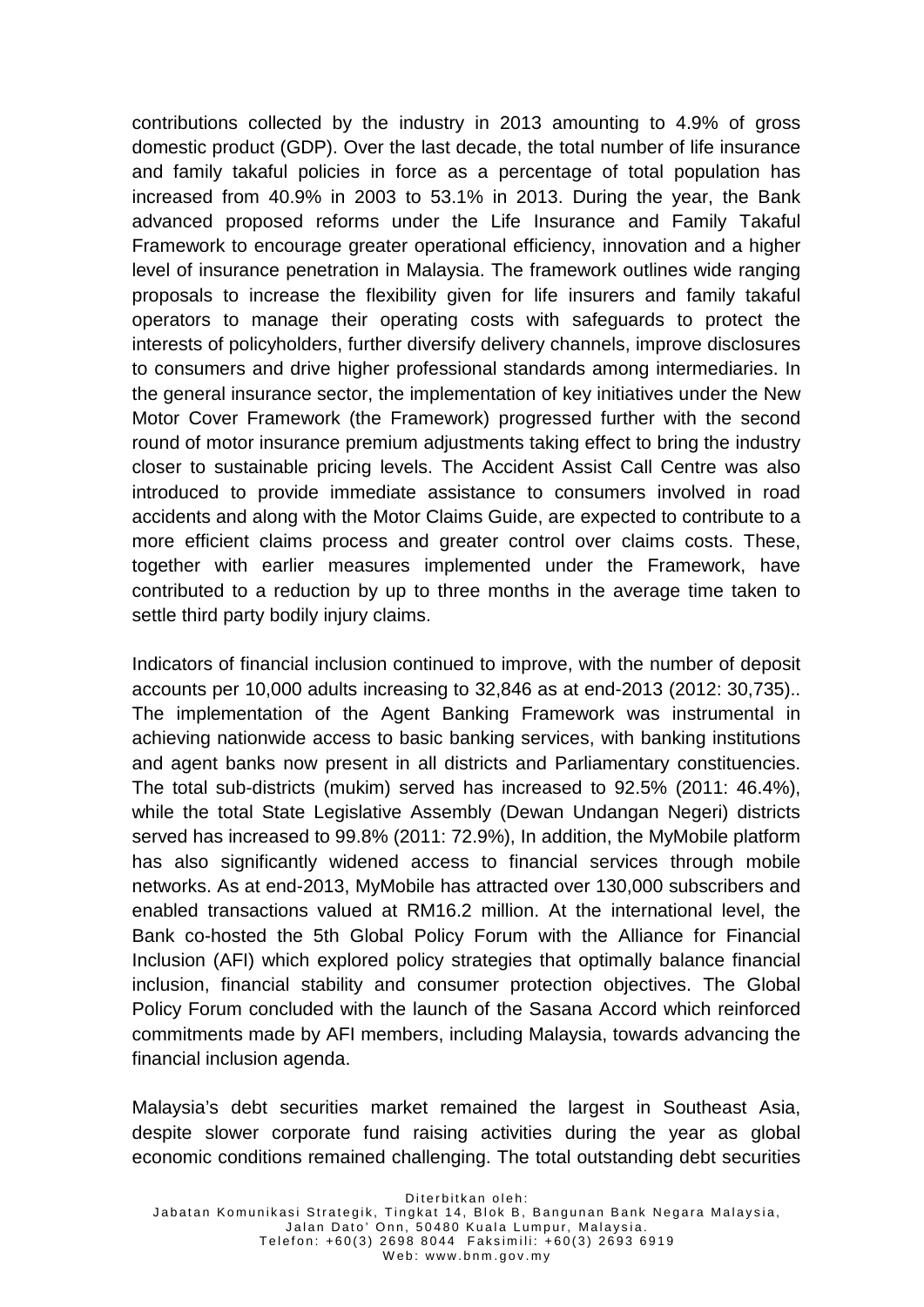and sukuk increased to RM1,058.9 billion or 107.6% of GDP as at end-2013. A significant development during the year was the inaugural issuance of RM2.5 billion of 30-year Malaysian Government Securities, further extending the maturity profile of the domestic debt securities market. Enhancements made to the payment and settlements infrastructure in line with international standards have also supported a wider institutional investor base for the Malaysian debt securities market. In facilitating the use of renminbi as an additional currency of settlements, the Bank introduced the Renminbi Liquidity Facility to provide an additional avenue for financial institutions to manage renminbi liquidity. At the same time, the foreign exchange administration rules continued to be liberalised to allow businesses to manage foreign exchange risks more efficiently and to support wider range of financial product offerings that facilitate trade and investments. Work currently in progress to secure the enforceability of netting arrangements, including the development of a netting legislation, will further contribute to the deepening of Malaysia's financial markets.

Domestic banking groups continued to extend their regional footprint, with overseas operations in 22 countries worldwide, including in all ASEAN countries. Total overseas assets of the domestic banking groups increased by 15.4% to RM362.1 billion in 2013 (2012: RM313.8 billion), accounting for 20.5% of the total assets (2012: 19.2%) of these groups.

Efforts to promote deeper financial integration within the Association of Southeast Asian Nations (ASEAN) region made important progress during the year, with the endorsement of the high-level principles of the ASEAN Banking Integration Framework. This has proceeded in parallel with initiatives to further strengthen collaboration and coordination between authorities in the region in maintaining financial system stability. Of significance was the endorsement of a regional crisis management and resolution framework by the Executives' Meeting of East Asia-Pacific Central Banks (EMEAP) which would support timely information flows and effective coordination in managing developments affecting regional monetary and financial stability. The Bank also further extended its cooperation arrangements with foreign central banks and supervisory authorities in the areas of supervision, the development of financial markets, capacity building, Islamic finance and the promotion of local currency trade settlements.

The Islamic finance industry continued its growth trajectory during the year supported by several key initiatives that has further advanced the internationalisation of Islamic finance. As at end-2013, the Islamic banking sector (including development financial institutions) recorded a growth in assets of 16.5%, to account for 25.7% of total assets in the overall banking system. The sustained momentum of sukuk issuances maintained Malaysia's leading position in the global sukuk market with total sukuk issuance of approximately USD82.4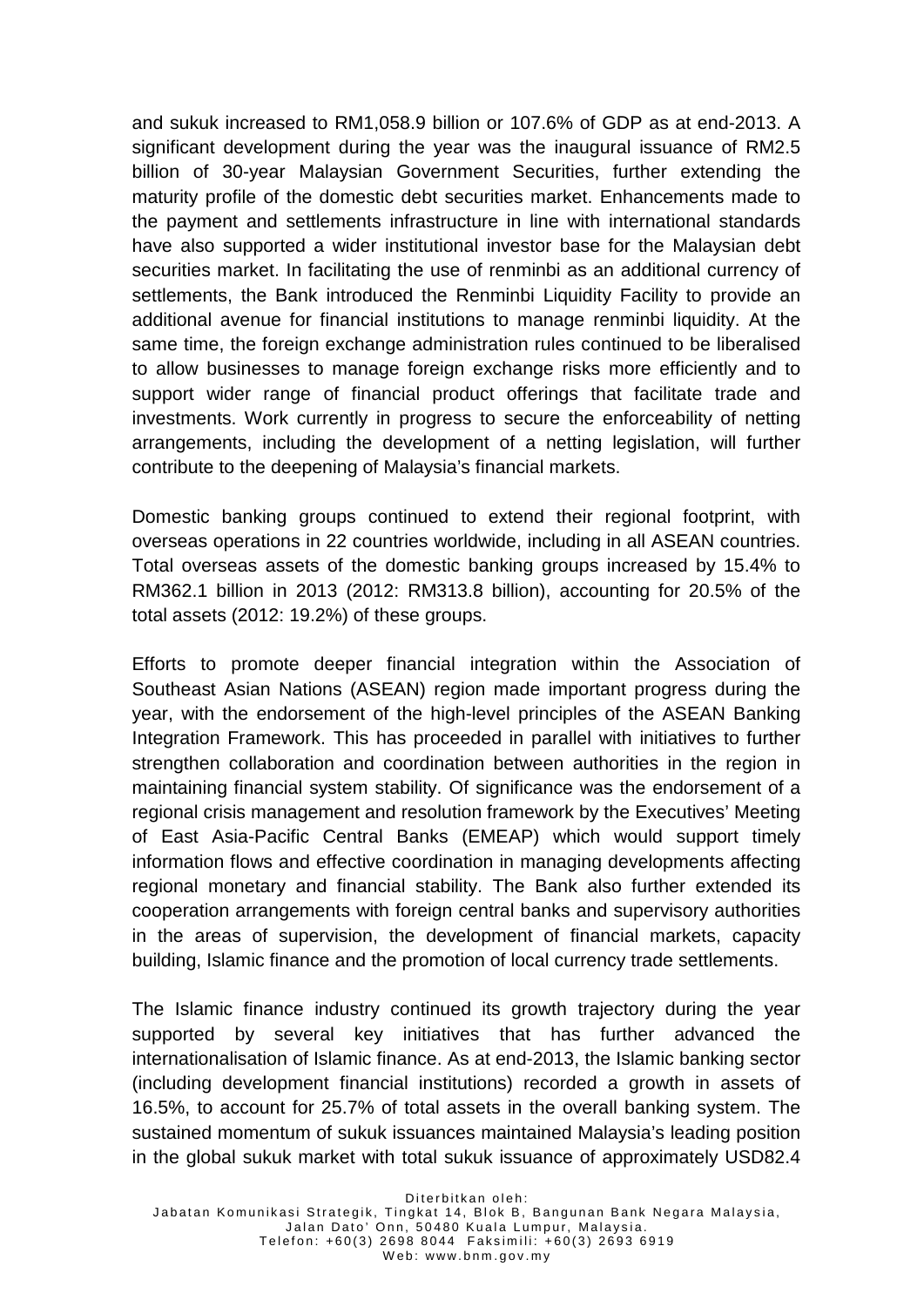billion in 2013 (or 68.8% of global sukuk issuances) which includes issuances made by foreign corporations. The year saw several firsts achieved in Islamic financial innovations. The Government issued the first Government Investment Issue based on the murabahah concept, appealing to a wider domestic and international investor base for sovereign sukuk. The Bank also participated in the inaugural issue of a USD490 million short-term sukuk by the International Islamic Liquidity Management Corporation (IILM) which represents an important breakthrough on a global level in promoting the efficient management of crossborder liquidity to support Islamic finance activities. Continuing its work to promote transparency and consistency of Shariah contract applications as well as to catalyse greater mutual respect of Shariah opinions across jurisdictions, the Bank has issued Shariah and operational standards for one Shariah contract while concept papers on eleven other Shariah standards and two operational standards have been published for industry feedback. During the year, the Law Harmonisation Committee, which led a comprehensive review of Malaysian legislation to support Islamic financial transactions, released its report which provides a basis for relevant government agencies to pursue specific legislative amendments that will improve the certainty and enforceability of Islamic financial contracts in Malaysia. Reflecting the increasing connectivity between Islamic financial institutions in Malaysia with the global financial community, a new global brand identity - "Malaysia: World's Islamic Finance Marketplace" - was also introduced for the Malaysia International Islamic Financial Centre (MIFC), marking yet another phase in the development of Islamic finance in Malaysia

Talent development continued to be a key priority, with a particular focus on further raising the bar on standards of quality, professionalism and ethics. During the year, the Institute of Bankers Malaysia (Institut Bank-Bank Malaysia, IBBM) commenced a process of transformation to separate and strengthen its roles as a professional body (repositioned as the Asian Institute of Chartered Bankers), and as a premier provider of banking education and training through the Asian Banking School. This will complement the establishment of an industry-led Financial Services Professional Board to promote, advocate and facilitate the development and adoption of professional standards across the different sectors of the financial industry. The Finance Accreditation Agency (FAA) was also officially launched during the year as an independent quality assurance and accreditation body of training programmes. Together with the IcIif Leadership and Governance Centre, the International Centre for Education in Islamic Finance (INCEIF) and the industry training and research bodies in the financial sector, these institutions complete the core components of an institutional framework that has been put in place for the development and enrichment of the financial sector workforce at all levels. Going forward, key challenges remain in developing a strong talent pipeline and the agility to respond to changes in talent demand and supply. To manage these challenges, a Financial Services Talent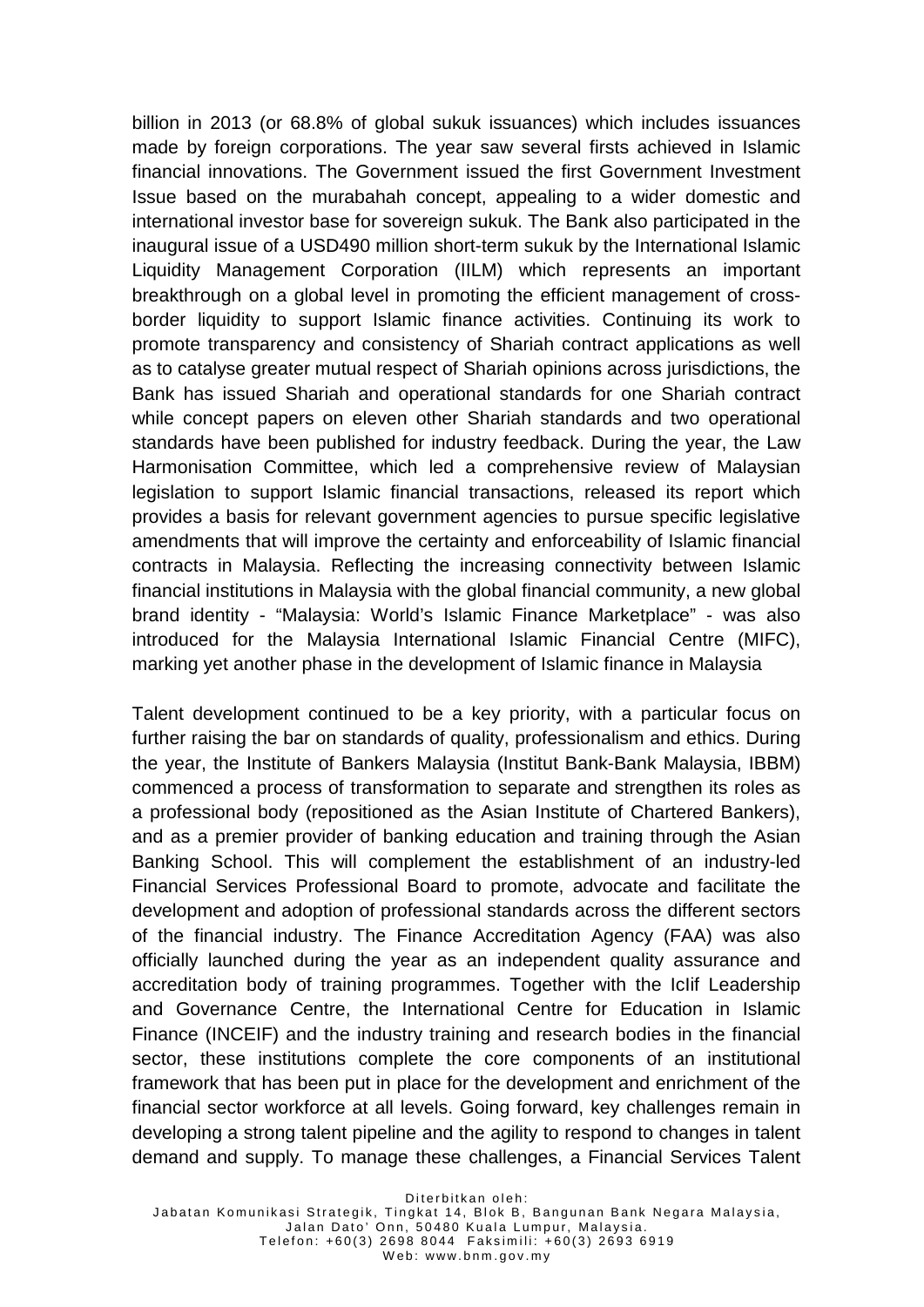Council will be established with a key role in shaping the direction of talent strategies that will enable the financial industry to respond effectively to the challenges faced.

# **Regulatory and supervisory framework**

The regulatory and supervisory framework continued to play a critical role in safeguarding the stability of the financial system and promoting the orderly development of the financial sector. A large part of the Bank's regulatory priorities during the year were directed at giving full effect to the Financial Services Act 2013 (FSA) and the Islamic Financial Services Act 2013 (IFSA), which came into force on 30 June 2013. This included strengthening the focus of financial supervision beyond individual financial institutions to take into account group-wide and system-wide risks. In this respect, the Bank has outlined its intended approach to overseeing financial groups which clarified how the boundaries of a financial group will be drawn for the purpose of prudential regulation and supervision and correspondingly, the scope of regulation and supervision that will apply. This will be followed by the progressive issuance, from 2014, of group-level prudential standards for financial groups on capital adequacy, corporate governance, risk management and liquidity management. To give effect to the clear distinction under the IFSA between 'Islamic deposits' and 'investment accounts', the Bank also published proposals on strengthened oversight and risk management arrangements for the management of investment accounts to uphold compliance with Shariah and provide adequate protection for investors commensurate with the investment risks borne by them. These standards will be finalised in 2014 for effective implementation from June 2015 when the separation between Islamic deposits and investment accounts takes full effect under the law after a two-year transition period.

The domestic implementation of the capital and liquidity components of the Basel III regulatory reform package progressed in line with globally agreed implementation timelines. Accordingly, higher regulatory capital standards came into effect from January 2013. The level and quality of banking institutions' capital positions continued to remain strong under the new rules. Work to strenghten the liquidity standards is also well advanced and remains on track for effective implementation in 2015. Data from the observation period suggests that banks will be able to meet strengthened liquidity standards without significant difficulty. In the takaful sector, the industry similarly transitioned smoothly towards the adoption of the Risk-Based Capital Framework for Takaful Operators in January 2014, following a one-year parallel run. This will better support a wellcapitalised takaful industry and significantly strengthen incentives for sound risk management by takaful operators.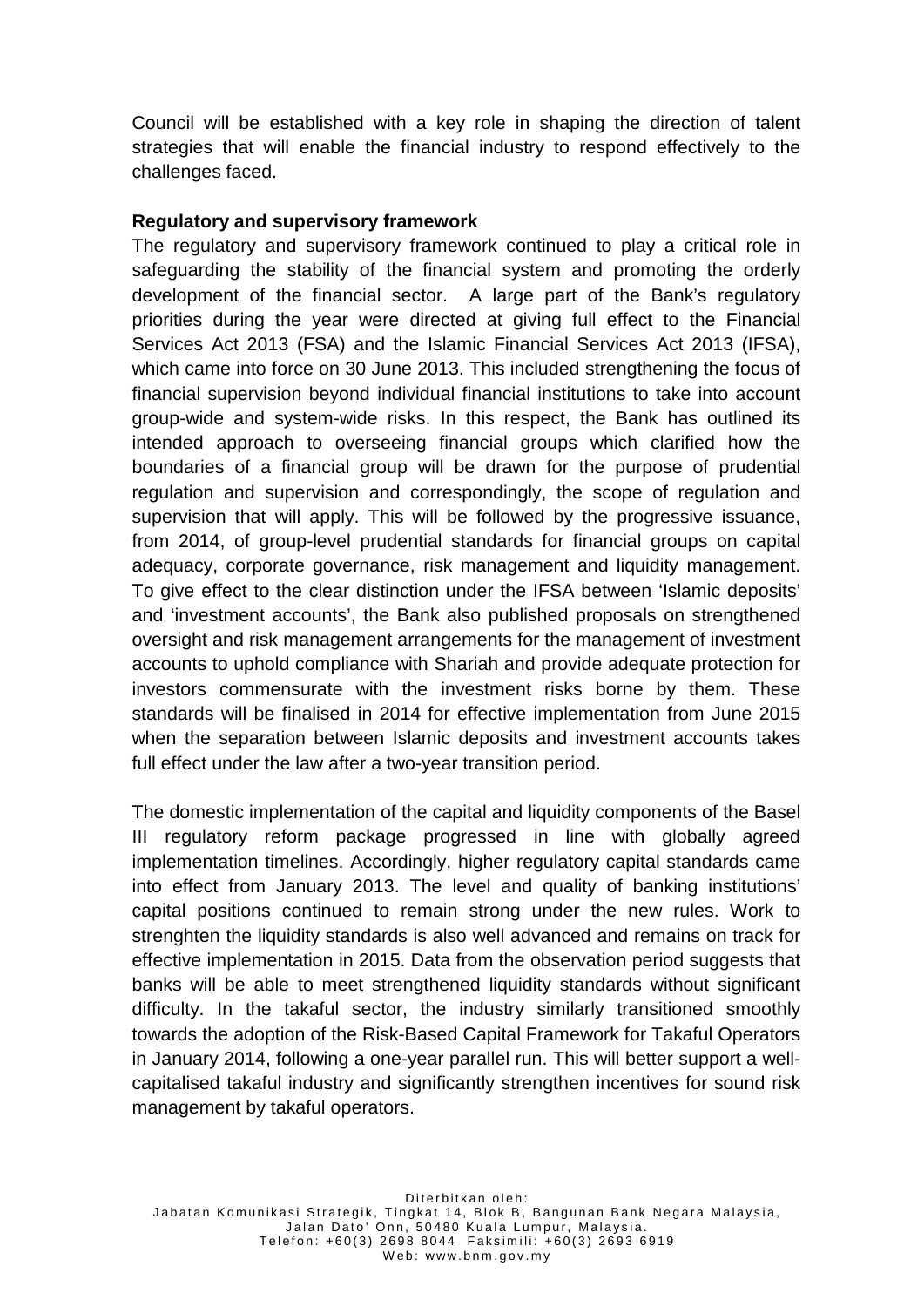The Bank continued to strengthen standards of governance and risk management across the financial sector. During the year, the Bank finalised standards to promote the sound pricing of retail loans and other financing products, which will enhance the long-term viability of lenders and promote a sound credit market

Focus continued to be given to strengthening safeguards against money laundering and terrorism financing of (ML/TF) threats. The Bank, together with other agencies under the ambit of the National Coordination Committee to Counter Money Laundering (NCC) proposed several amendments to the Anti-Money Laundering and Anti-Terrorism Financing Act 2001 (AMLATFA). The existing regulatory requirements were also revised to be in line with global standards and to ensure that the anti-money laundering and combating the financing of terrorism (AML/CFT) framework remains relevant and effective in combating ML/TF threats. Further progress has been made in raising the standards of compliance with measures to combat ML/TF in the money services business industry. The Bank also intensified its review of the effectiveness of AML/CFT controls within financial institutions. Enforcement and supervisory actions were taken against financial institutions that failed to effectively control ML/TF risks in their operations, serving to ensure that financial institutions remain alert to ML/TF threats and are taking appropriate measures to protect the integrity of the financial system. The Bank, in some cases acting jointly with other authorities, also brought 1,823 charges against companies and individuals investigated for money laundering and operating illegal schemes and activities.

## **Market conduct and consumer empowerment**

The Bank's market conduct oversight activities in 2013 continued to be directed at monitoring and managing risks to consumers arising from increased competitive pressures in the retail market, a sustained low interest rate environment and corresponding search for higher yields, and the wider use of new delivery channels for financial products and services. In managing these risks, the Bank further strengthened standards on business conduct, increased its supervisory intensity in areas which pose heightened risks to consumers, and worked in close collaboration with relevant stakeholders to address conduct issues.

A review by the Bank of financial institutions' compliance with responsible financing requirements which were introduced in 2012 showed that lending practices of financial service providers (FSPs) have improved. More information is being provided to borrowers on the process for demonstrating affordability and the implications of a potential rise in borrowing costs. Financial institutions are also adopting more realistic assumptions in conducting affordability assessments and have demonstrated greater restraint in marketing financing products to more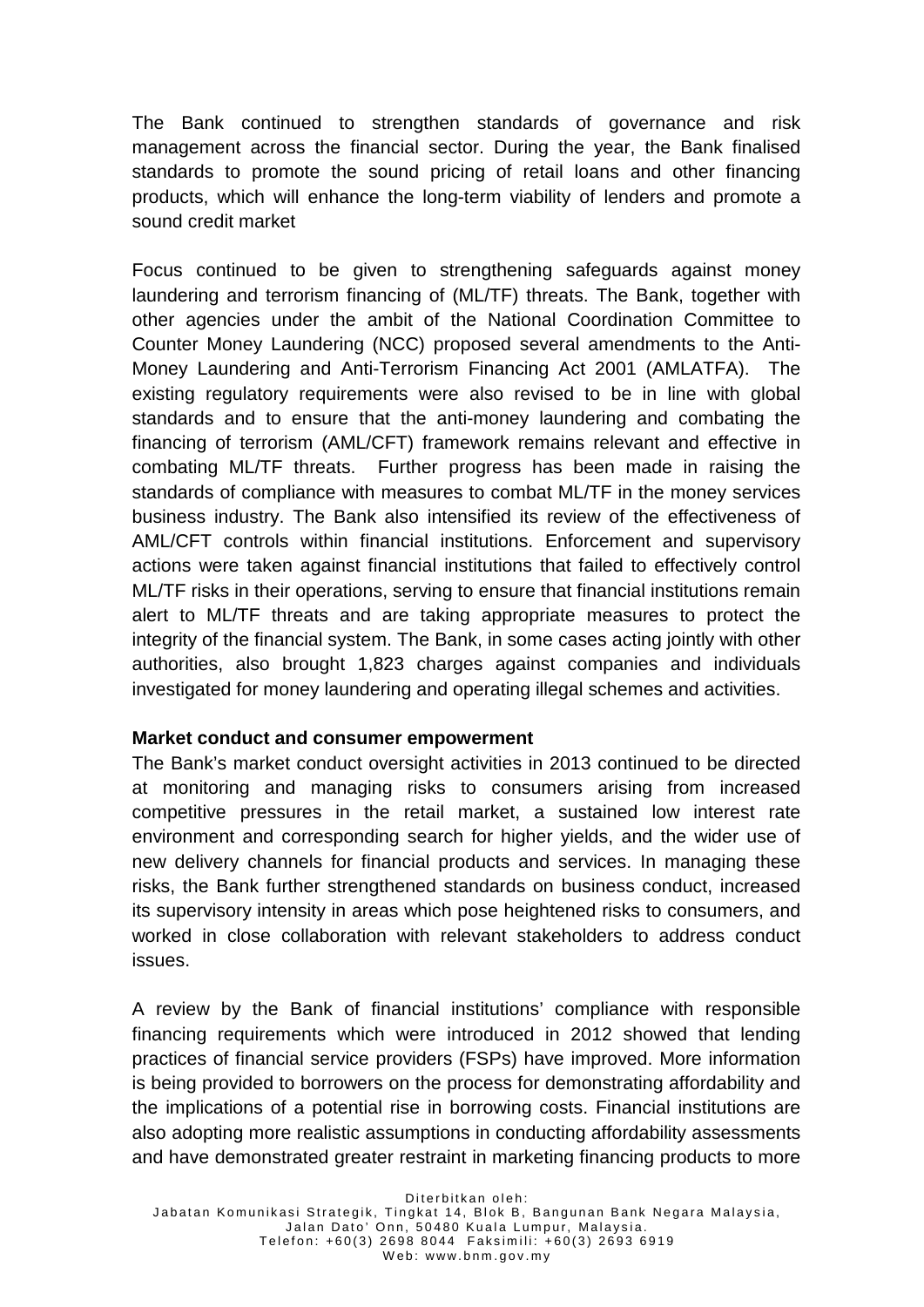vulnerable borrowers. The fair treatment of customers remained at the centre of the Bank's market conduct focus. In this respect, the level of compliance with transparency and disclosure requirements in the marketing and advertising materials produced by financial institutions continued to improve during the year, although the provision of quality advice on financial products to customers needs to be further improved , in particular advice on the suitability of credit-related, insurance or takaful products to banking customers. The Bank will continue to place emphasis on this area with banking and telemarketing channels gaining significance as a distribution outlet for insurance and takaful products. The Bank continued to take firm actions on financial institutions that failed to observe the Bank's guiding principles on fees and charges, resulting in refunds of more than RM13 million to affected customers. Similar actions were taken on unfair tiedselling practices especially where general insurers were requiring policyholders to purchase personal accident insurance as a condition for, or together with, motor insurance.

The Bank remained vigilant in combating banking fraud and financial scams. Cases of Internet banking fraud have continued to reduce from 1,992 cases in 2012 to 1,353 in 2013 with a corresponding decline in monetary losses as a result of banking institutions' ongoing efforts to ensure a secure electronic banking environment. The main modus operandi of such cases of fraud continues to be "phishing", involving fake e-mails or short message services purportedly sent from a banking institution to obtain customers' personal identification details. During the year, criminal actions were taken against two illegal investment scheme operators and key associates for illegal deposit-taking, and 33 individuals and companies for money laundering offences. Inter-agency collaboration has also been strengthened and along with intensified programmes to raise greater consumer awareness on financial scams and frauds through media channels and the Financial Consumer Alert List, this has contributed to the reduced incidence of frauds and scams during the year.

The Bank continued to devote significant resources to enhancing financial capability through education initiatives. The Bank's ongoing collaboration with the Ministry of Education to integrate financial education into the primary school curriculum made encouraging progress with the progressive incorporation of financial education themes into the school curriculum, beginning from 2014. Financial education for adults continued to leverage on the POWER! programme, a financial education module directed at young adults aged 18-30 years old. A total of 167,478 participants have benefited from the POWER! programme's practical money management lessons. Building on the successful implementation of the POWER! Programme, the Bank worked with the Credit Counselling and Debt Management Agency (Agensi Kaunseling dan Pengurusan Kredit, AKPK) to further tailor financial education programmes to the specific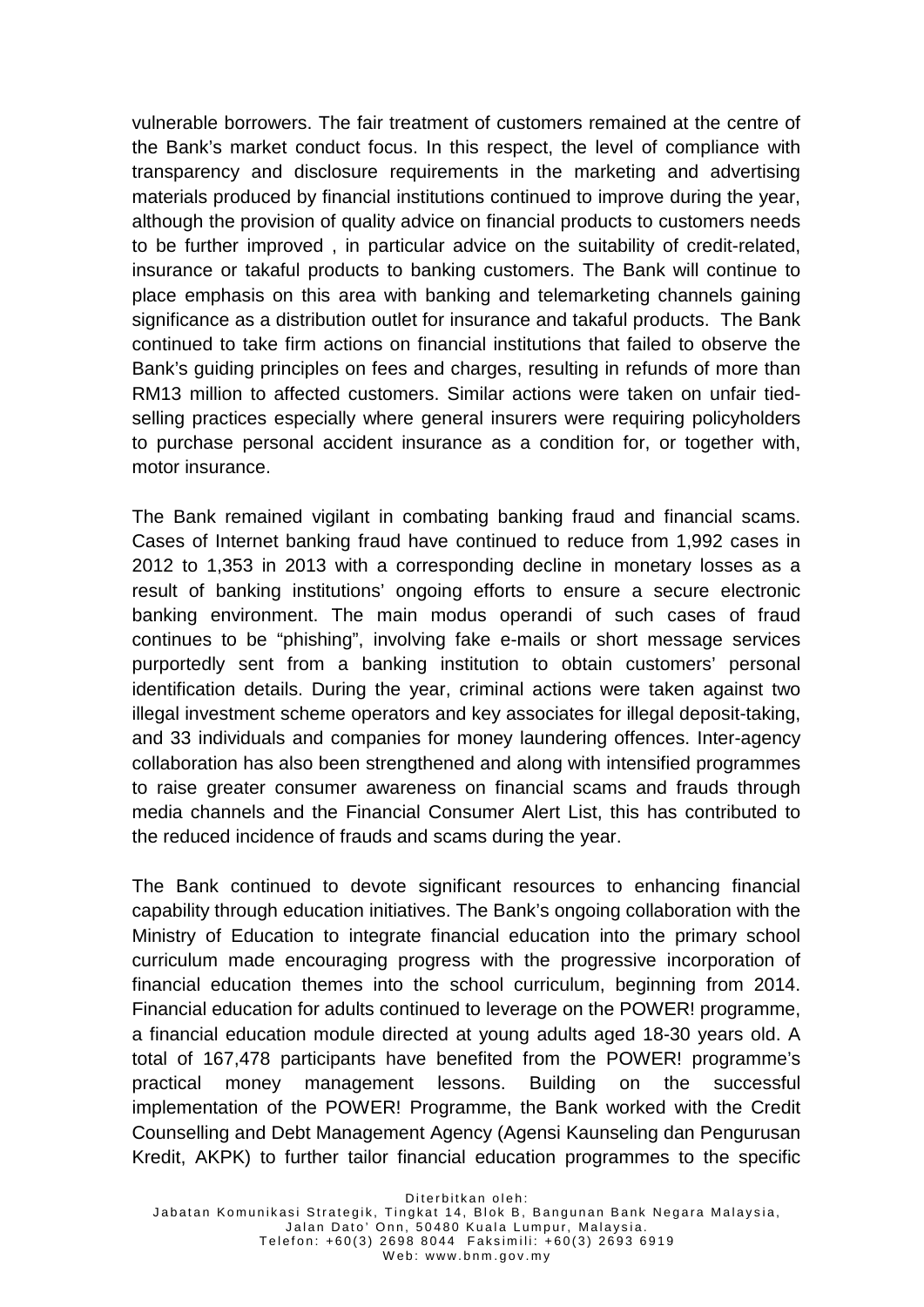needs and priorities of consumers at different life stages, focusing initially on targeted programs for working adults that were delivered at the workplace through public-private sector partnerships. A Financial Education Assessment Framework developed during the year enables the Bank to evaluate the effectiveness of these programmes.

Avenues for consumer redress were further enhanced. Work is in progress to transform the Financial Mediation Bureau into a financial ombudsman scheme that will be able to manage a wider scope of financial disputes, with additional powers under the FSA and IFSA to make directions that require a financial service provider to take specific actions in relation to a dispute. Meanwhile, the scope of AKPK's debt management services was further expanded during the year to cover borrowers of credit cooperatives and the Malaysia Building Society Berhad, in addition to borrowers from financial institutions regulated by the Bank.

## **Payment and settlement systems**

The payment and settlement systems in Malaysia remained resilient and continued to operate reliably to support the financial system and economy. Supervisory activities during the year remained focused on ensuring the efficiency and reliability of the major payment systems. Apart from the Real-time Electronic Transfer of Funds and Securities System (RENTAS) which continued to maintain 100% system availability throughout 2013, this included the major retail payment systems such as the Interbank GIRO, Financial Process Exchange, domestic debit card and the Shared ATM Network systems. As the migration to e-payments gains further traction, the stability of these systems is critical to support the increasing number and volume of electronic payment (epayment) transactions. In addition, previous measures to strengthen security standards for payment instruments and channels have continued to keep fraud losses at negligible levels.

Further progress was made during the year towards achieving the bold targets set under the Blueprint for the widespread adoption of e-payments in Malaysia. E-payment transactions increased in volume by 18.8% for the year. On a per capita basis, the number of e-payment transactions was also higher at 65 transactions in 2013 (2012: 56 transactions), with ongoing initiatives expected to further advance e-payment adoption towards the target of 200 transactions per capita in 2020. While the number of cheque transactions decreased at a faster pace in 2013, the total number of cheques issued remains high and would need to decline at a much faster pace to achieve the targets set under the Blueprint. In a major development to encourage greater adoption of e-payments, the first phase of pricing reforms was implemented during the year to incentivise the use of more cost-effective payment instruments, along with continued measures to further improve the accessibility and convenience of payment services. The Bank